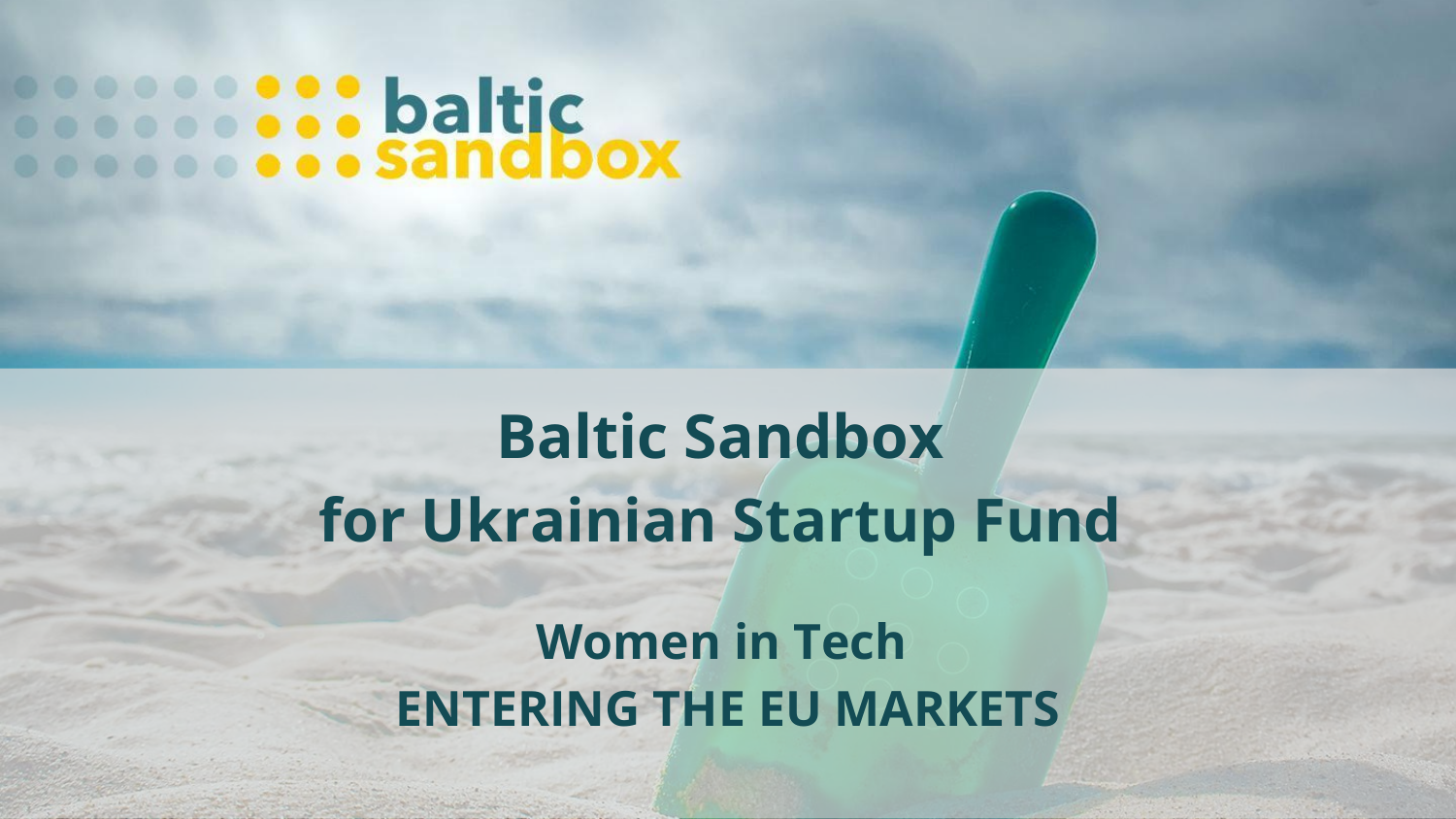## **About Baltic Sandbox**

- Various types of acceleration programs from 8 weeks to 18 months
- Early involvement of investors, network of mentors and experts
- Network of government, corporate, media and event partners
- Focused on Seed-stage scalable Eastern European startups
- Startups are ready for smart funding after graduation (Early Seed to series A)
- BootCamps, Hackathons, Corporate Innovation events are ran several times a year in various EU and non-EU countries
- Accelerator provides acceleration and education for all the ecosystem players, including educational programs for mentors, angel investors, and governmental innovation agencies employees



- 
- 

#### **Vilnius-based Accelerator for seed-stage startups**

00000  $000$  $\circ \circ \circ$  $000$  $\circ \circ \circ$  $\circ \circ \circ$  $000$  $000$  $000$  $\circ$   $\circ$   $\circ$  $\circ$   $\circ$   $\circ$ nnn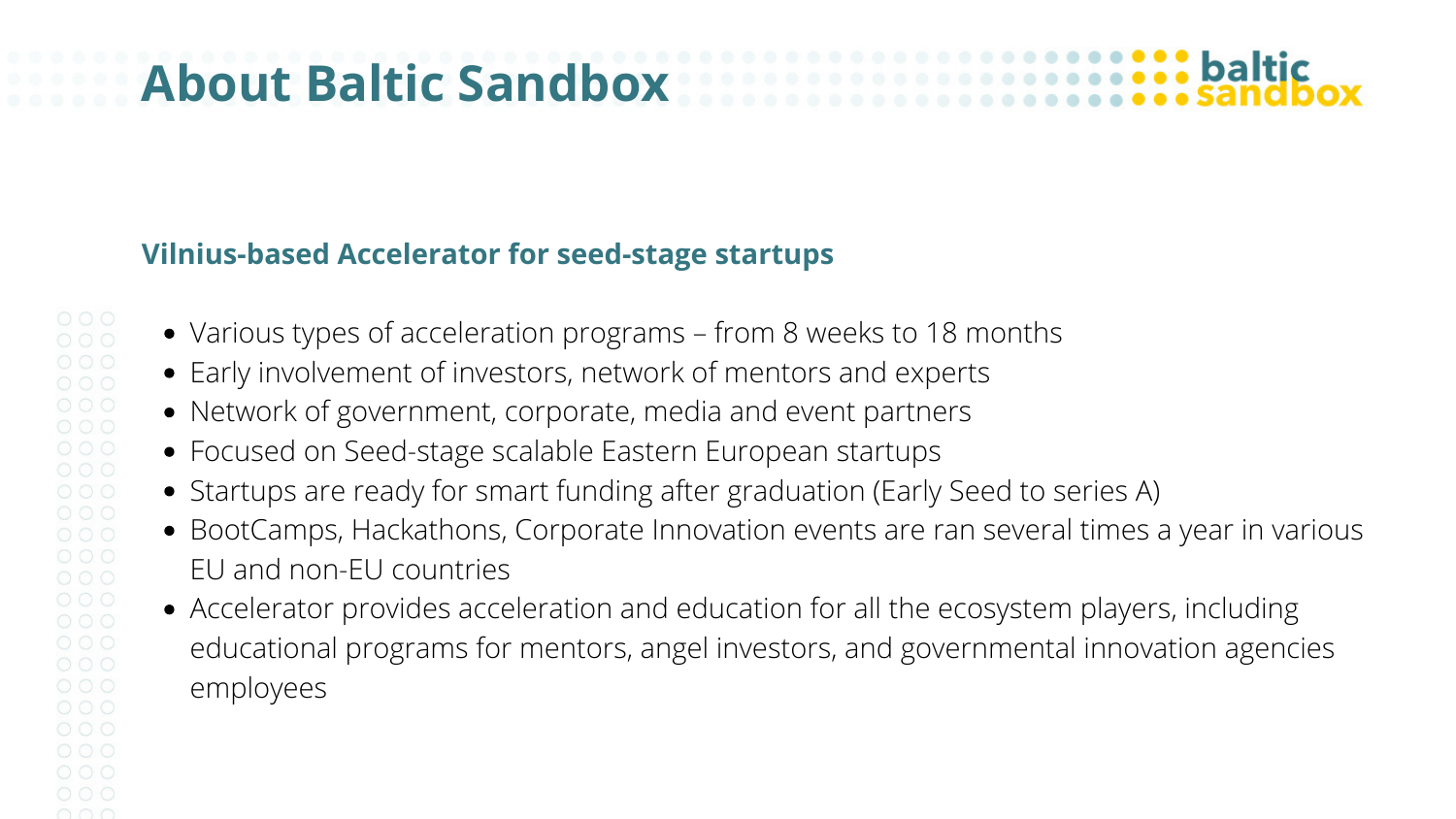## **Our story**

 $000$  $000$  $000$  $\circ$   $\circ$   $\circ$ 

**Since Fall 2018 Baltic Sandbox run 5 acceleration programs, including industry- and demographic-specific batches such as Women in Tech, HR/EDtech and Silvertech/Agetech.**

Baltic Sandbox is industry and geographically agnostic.

Startups graduated the acceleration programs belong to various verticals: Social Impact, InsureTech, Fintech, B2B SaaS, LegalTech, Marketplaces, MedTech, Green Energy, PetTech, DeepTech, FoodTech, KidTech, BioTech, AgTech, HealthTech, HRtech, EdTech, Wellbeing, SaaS, Retirement 2.0.

The geography of startups covers Baltics, Finland, Ukraine, Italy, Spain, Germany, UK, Ireland, France, Poland, Australia, Iran, Croatia, Lebanon.

## **baltic**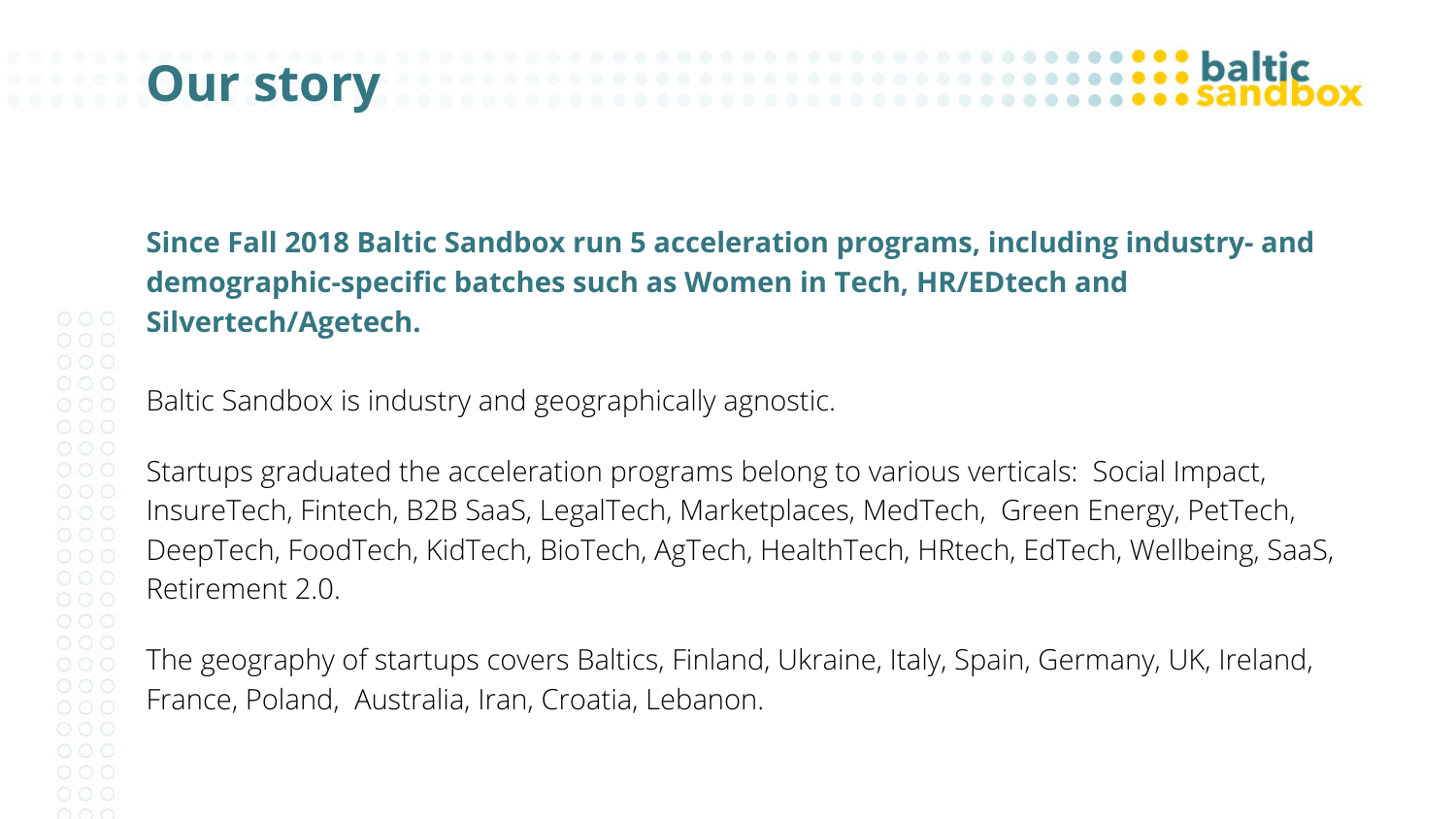### **baltic Our story in brief**

 $\circ \circ \circ$ 00000  $000$  $000$  $000$  $000$  $\circ$   $\circ$   $\circ$ 000  $000$ 

Baltic Sandbox 2018 – 2020 alumni and portfolio companies are mentioned / covered in different media across the globe, including Forbes, Tech.eu, Grit Daily, Women in Tech Podcast, Emerging Europe, Negocios, The Fintech Times, Business Insider Espana.

In 2020 – 2021, Baltic Sandbox team launched several new products for startups and investors, including online acceleration programs, Startup Fridays, Startup community, and Business Angel School.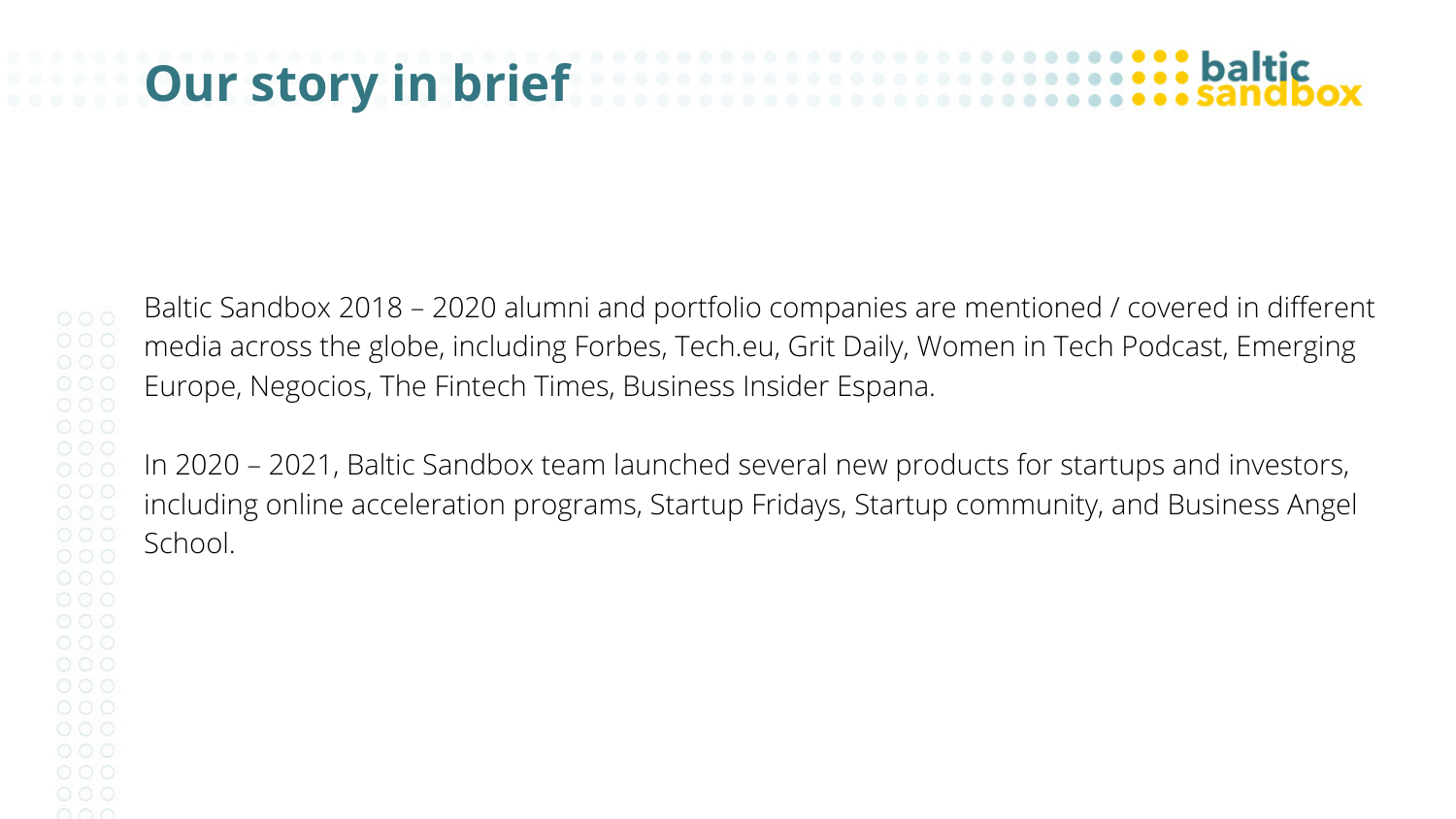## **Entering the EU markets**

#### **Women in Tech Acceleration program, Spring'22**

The program is designed to bring the solutions of the Ukrainian female founded/co-founded startups to the European market: 10 startups to be selected to learn how to deliver a working product (service) to the EU market, to start sales in the EU, to collaborate or partner with Corporate Partners.

The Women in Tech Acceleration Program provides startup founders mentors and experts, network of public and corporate market players, technical and business expertise, investment network.

The program is built to operate in a hybrid model: online core program with several offline workshops, pitches and Demo Day.

## baltic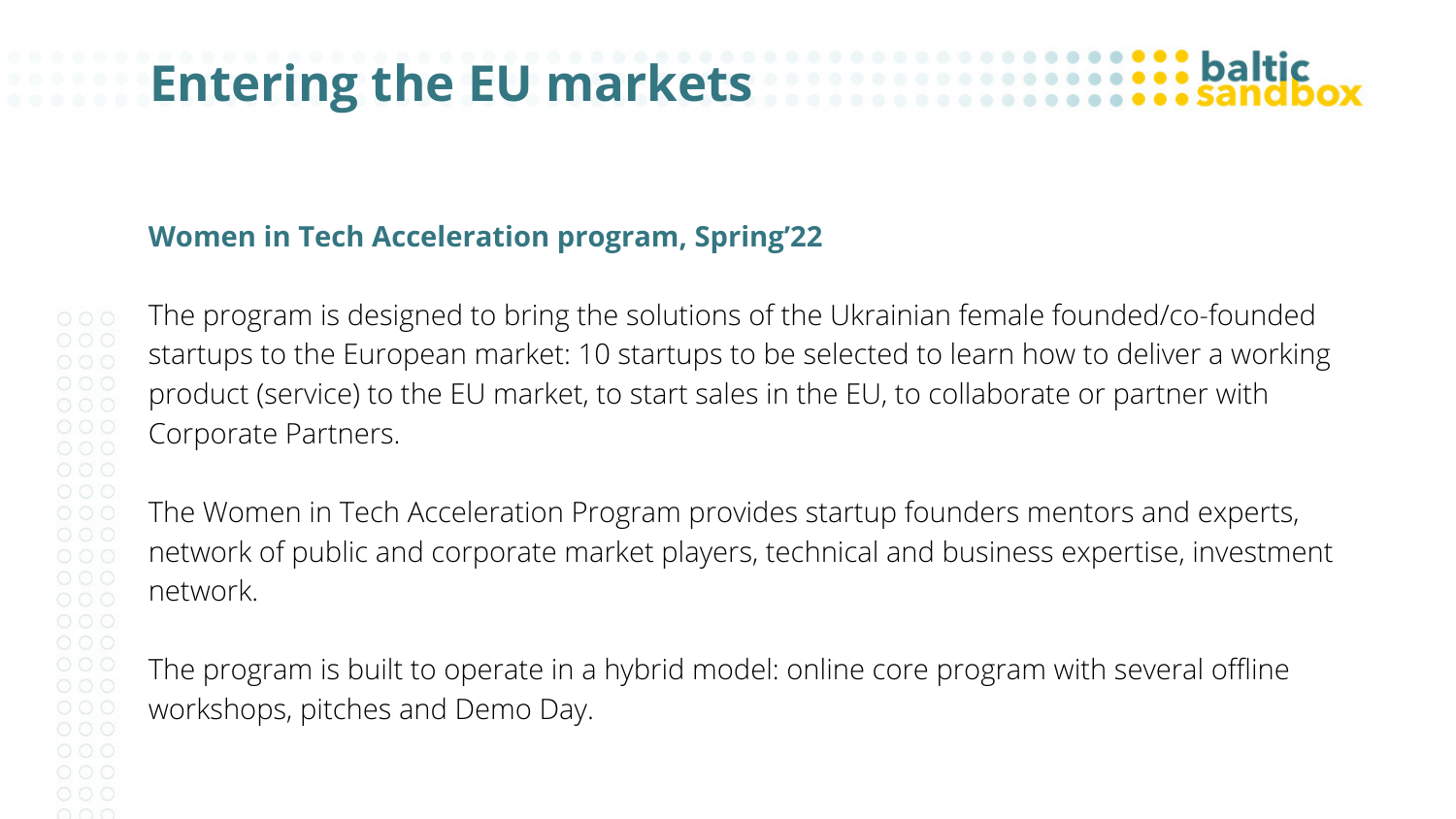## **Advisors and mentors**

- Mentors from leading universities in Baltics, Nordics, and Southern Europe
- Mentors from unicorn startups
- Mentors from corporate innovation departments
- Mentors from VCs and angel associations
- Mentors from leading business schools
- Mentors from governmental organizations and NGOs
- Mentors from Ukrainian startup and business community





#### **Apart from core team, 60+ mentors will join the program:**

 $\circ \circ \circ$  $\circ \circ \circ$  $000$  $000$  $0000$  $\circ \circ \circ$  $\circ \circ \circ$  $000$  $000$  $000$  $000$  $000$  $000$  $\circ$   $\circ$   $\circ$  $\circ$   $\circ$   $\circ$  $000$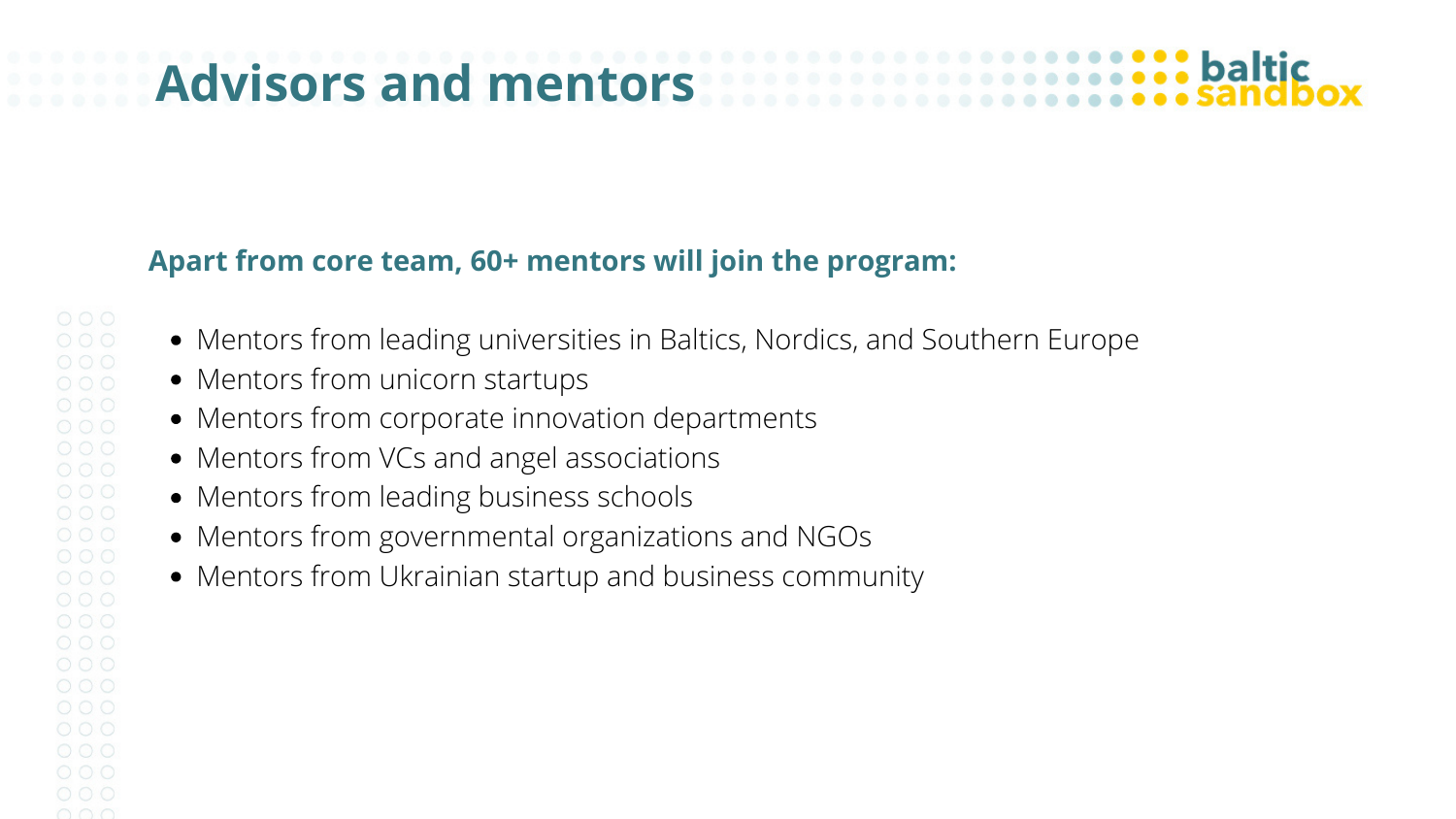## **Program in a nutshell**

### **Timeline of the program**

 $000$ 

 $000$ 

December – February: Scouting, applications, pre-selection and confirmation. Beginning of March: Selection Pitch Competition. A jury of 17 industry leaders and investors from the EU will confirm 10 startups to participate in the program. March 2022 – June 2022 Women in Tech Acceleration Program. 3 months-long acceleration program that will provide startups with all the required tools to enter the EU-markets: expertise, network, potential customers, and investors. First week of June 2022. Demo Day. Startups will pitch offline to the investors, experts, potential customers, and business partners.

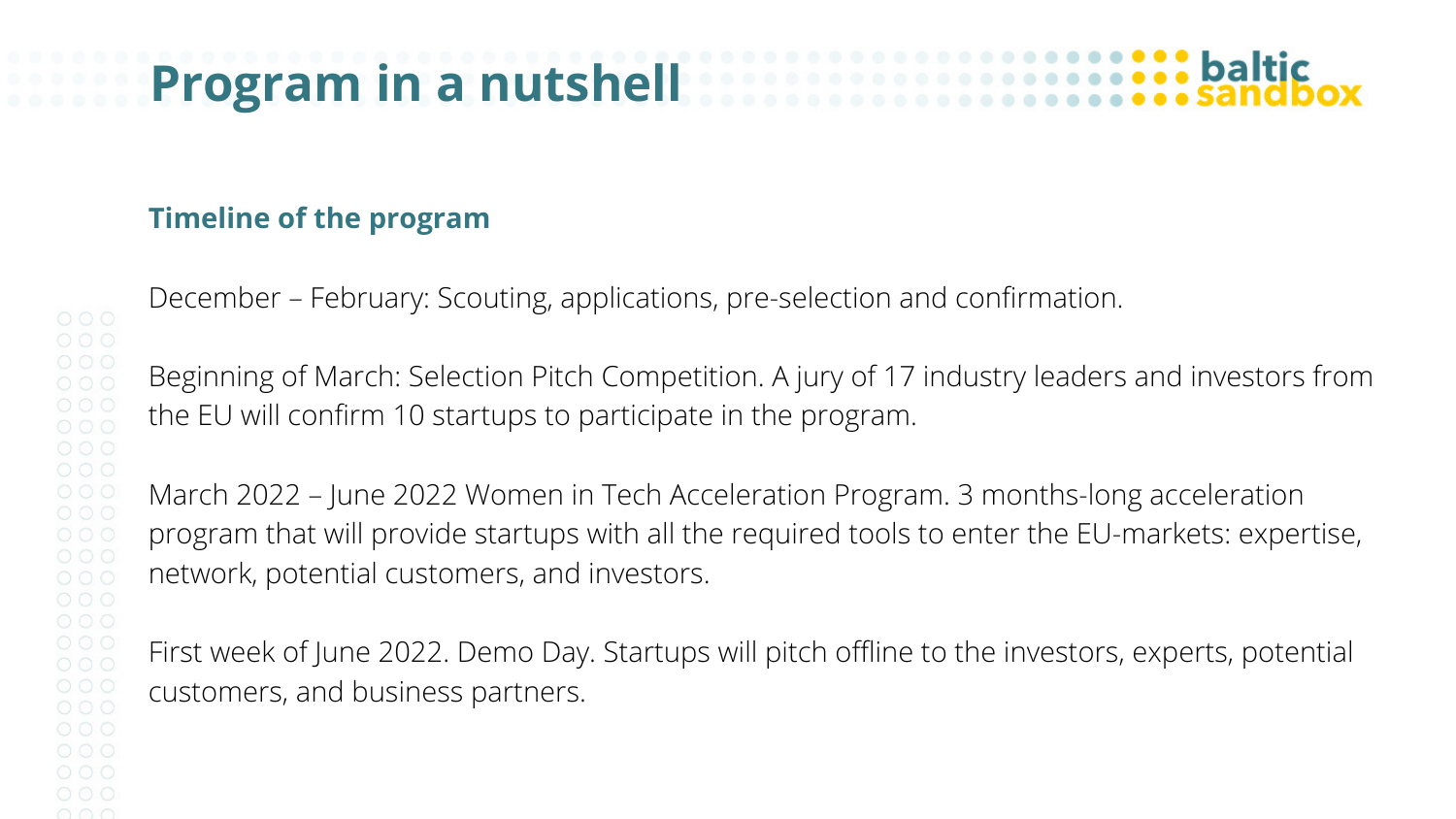## **Selection of the startups**

#### **Selection criteria**

- Primarily scouting country: Ukraine
- Female founded/co-founded startups
- At least 2 English-speaking open-minded founders with industry expertise
- Solid MVP, first sales on the local market
- Startup shall solve one of the real-world problem
- Ready for pilots/sales in the EU by the end of 2022

 $\circ \circ \circ$  $000$ 0000  $\circ \circ \circ$  $000$  $000$  $000$  $000$  $000$  $000$  $000$  $000$  $000$  $000$  $000$  $\circ \circ \circ$  $\circ \circ \circ$  $000$ 

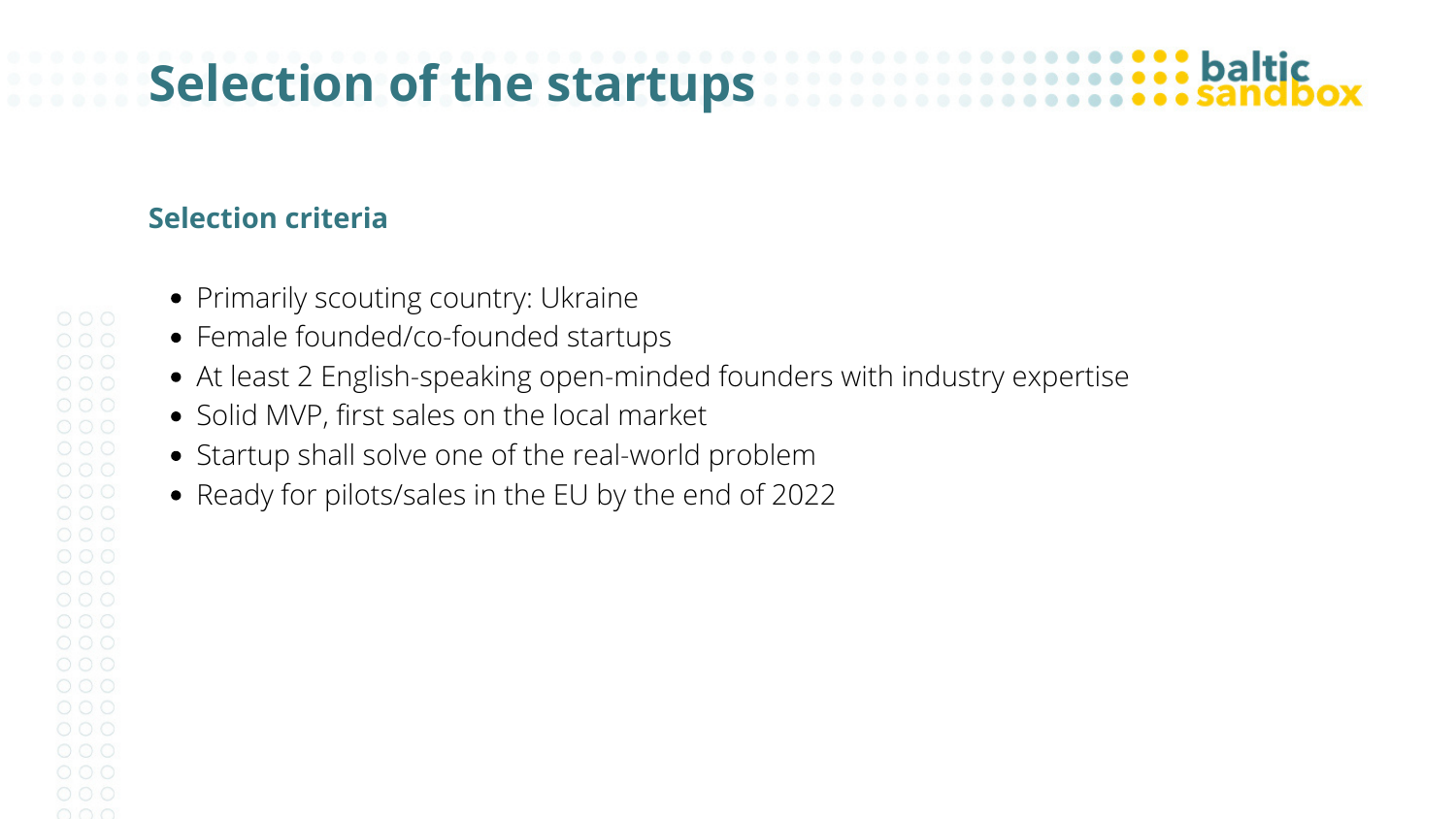### **baltic Acceleration**

- To help startups to launch from pilots with European partners
- To deliver to startups knowledge and expertise on: business models, tech and development, marketing and PR, sales and customer development, financial planning and investors' relations
- To help startups to establish their corporate, investment, media, and partners' network
- To pre-select the best startups for the investments by the European VCs

 $\circ \circ \circ$  $000$  $000$  $\circ \circ \circ$  $\circ \circ \circ$  $000$  $000$  $000$  $000$  $000$  $000$  $000$  $000$  $000$  $000$  $000$  $000$  $\circ \circ \circ$  $\circ \circ \circ$  $000$ 

#### **Goals**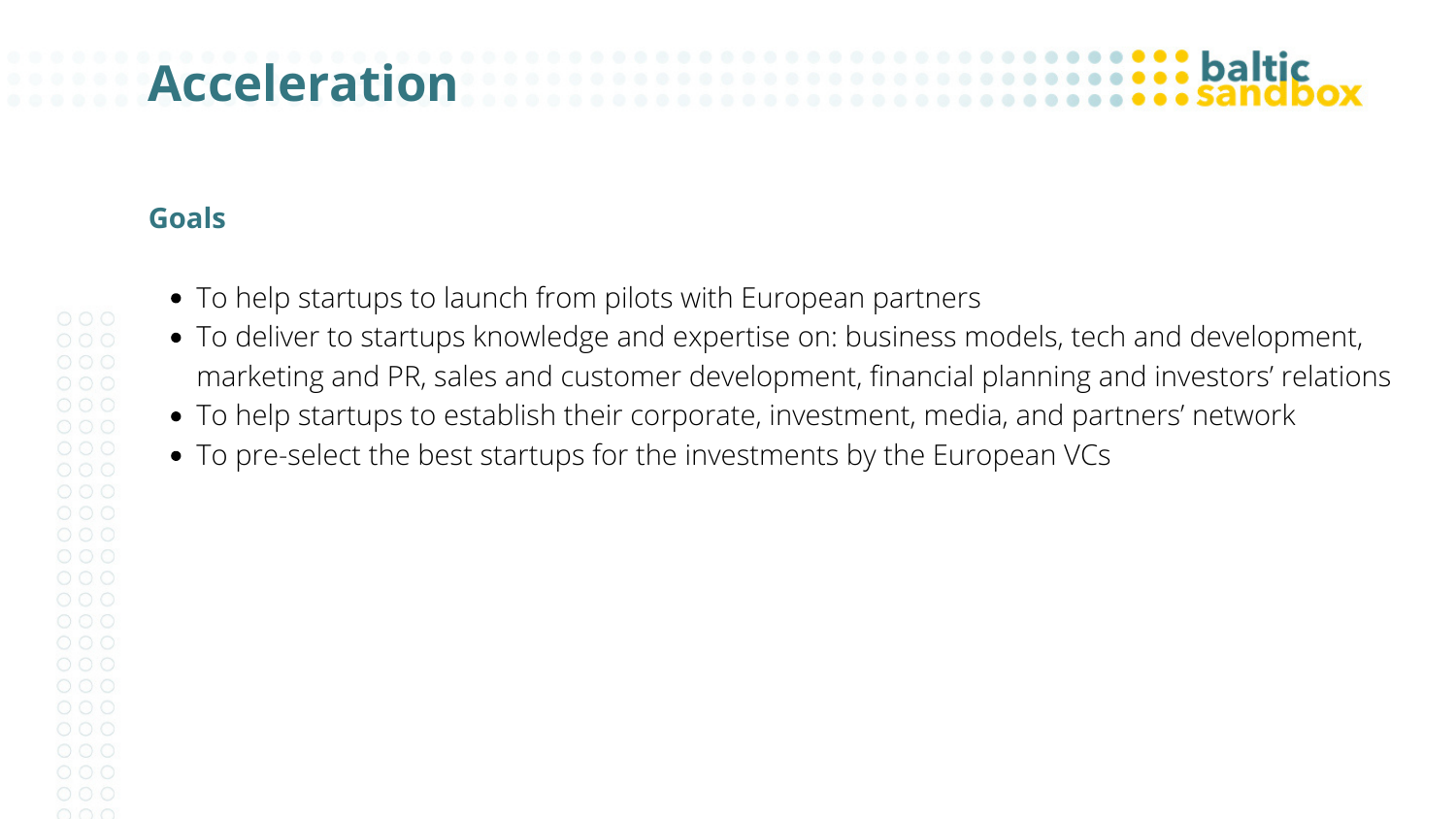### baltic **Acceleration**

- Online/offline workshop preliminary scheduled online/offline video webinar for the group of startups (60 – 90 mins),  $2 - 4$  workshops per week
- 1-on-1 meeting with mentor/expert personally scheduled online video meeting between startup team and mentor/expert (30 – 60 mins), up to 5 meetings per week 1-on-1 meeting with potential partner/user/customer – personally scheduled and organized by the Accelerator online video meeting between startup team and potential partner/user (30 –
- 60 mins)
- Evaluation Friday every second Friday of the acceleration program when each startup is having an evaluation session with one of the co-hosts of the acceleration program, the progress is evaluated based on the individual check-list
- Pitch-training learning how to build a solid pitch and present it to the investors and customers (up to 6 trainings per program), both online and offline

### **Types of activities**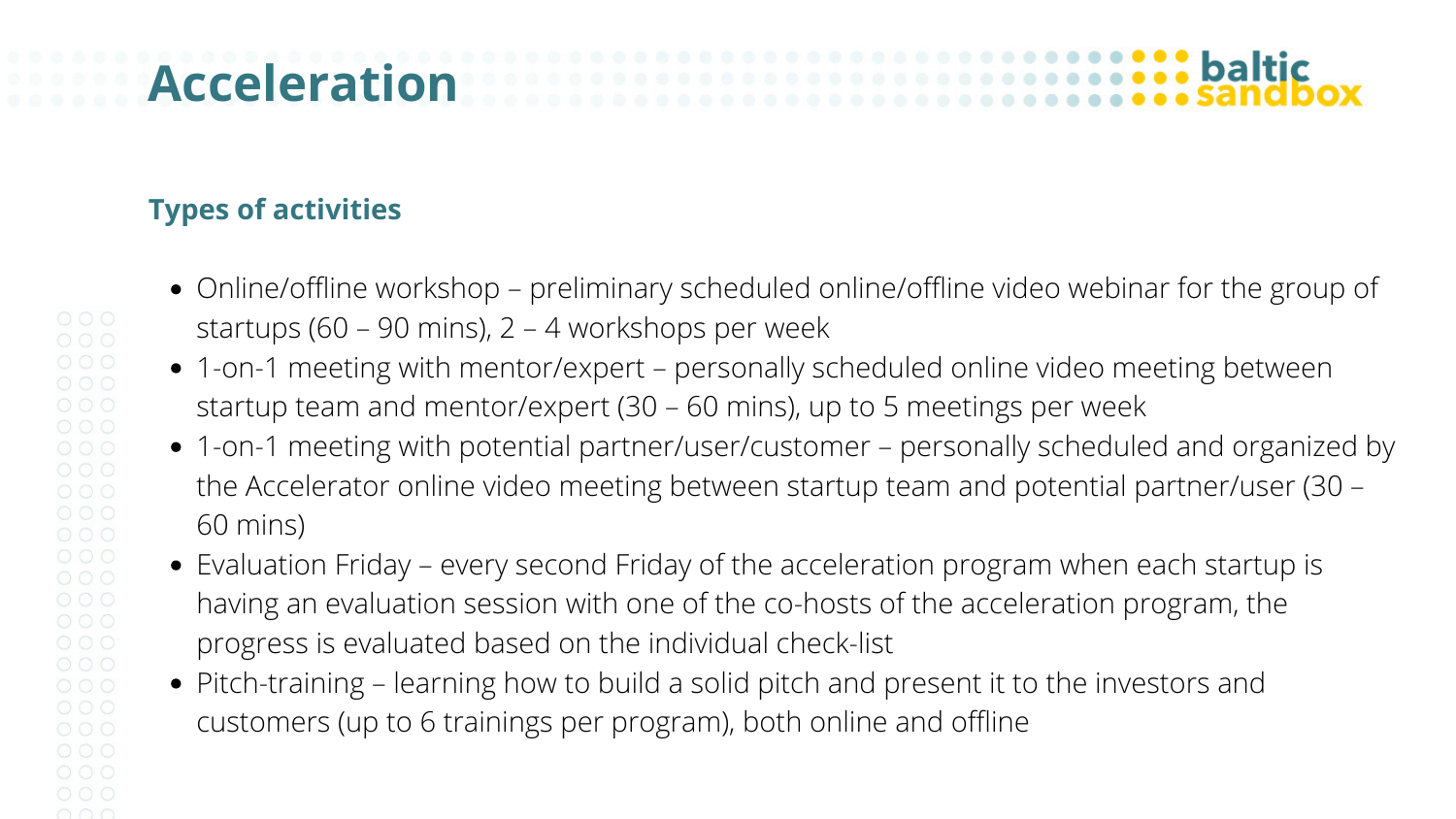## **Acceleration**

#### **Program (12 weeks)**

- Kick-off, matchmaking and Get Together meetings, goals settings, planning, pitch training (1 week)
- Product market fit and value proposition (1 week)
- Business model and financial planning (2 weeks)
- Product and Tech with tech industry experts (1 week)
- PR and Marketing (1 week)
- Customer Development, Sales (1 week)
- Personalized mentorship week (1 week)
- APIs, partnerships and Integrations (1 week)
- Investors Relations and Fundraising (2 weeks)
- Demo week (1 week)

 $000$  $000$  $\circ \circ \circ$  $000$  $\circ \circ \circ$  $000$  $\circ \circ \circ$  $\circ \circ \circ$  $000$  $\circ \circ \circ$  $\circ \circ \circ$  $\circ \circ \circ$  $000$  $000$  $000$  $000$  $000$  $000$ 

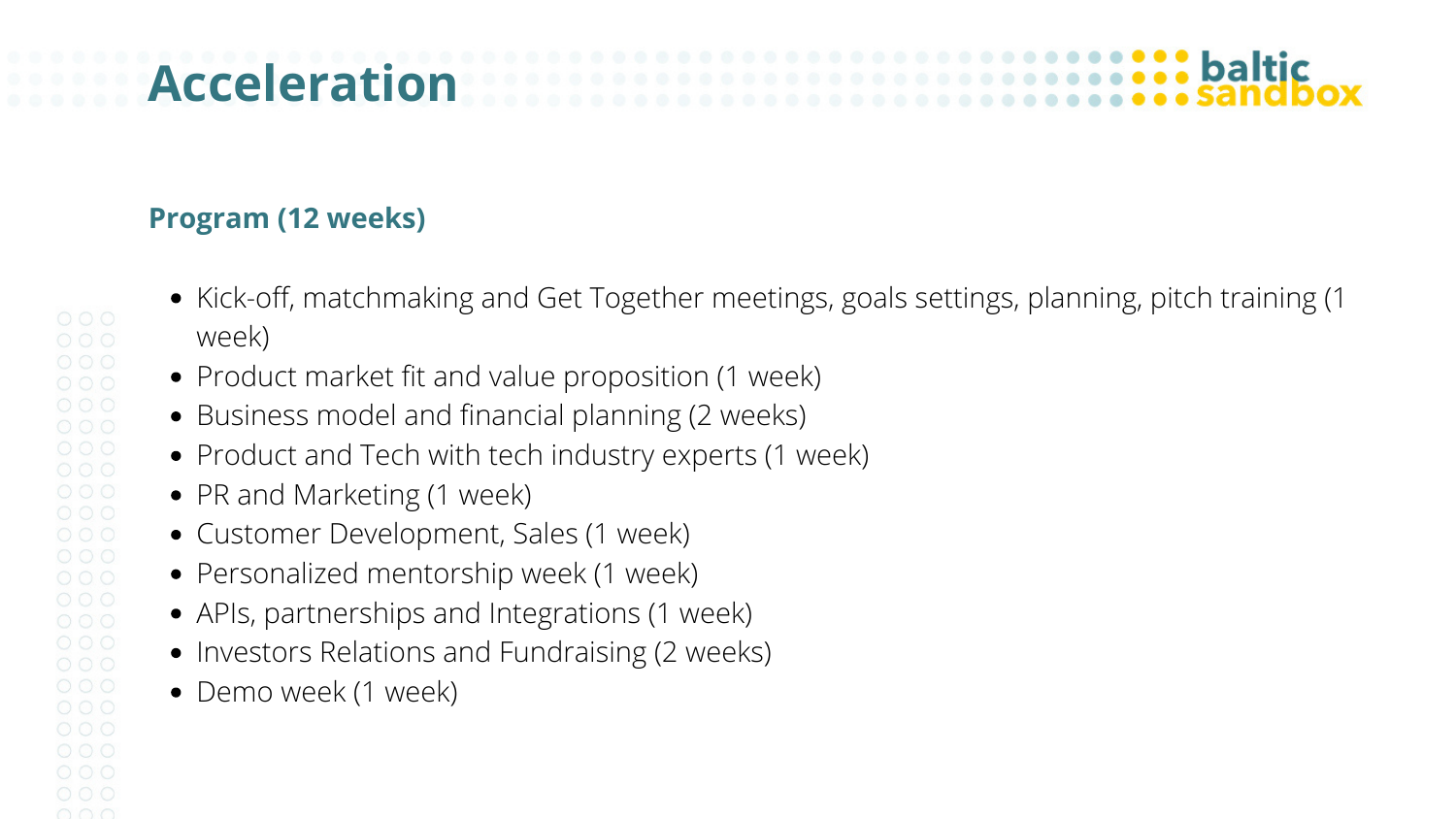## **Acceleration**

- Collaboration starts from September 2022 to give startups enough time to develop and launch an MVP or working product with the company for the EU market
- Each collaboration between a startup and a Corporate Partner is managed by one of the coheads of the Program
- Startups report to one of the co-heads of the Program every second week on the progress of collaboration

## baltic

#### **Collaboration with Corporate Partners / pilots**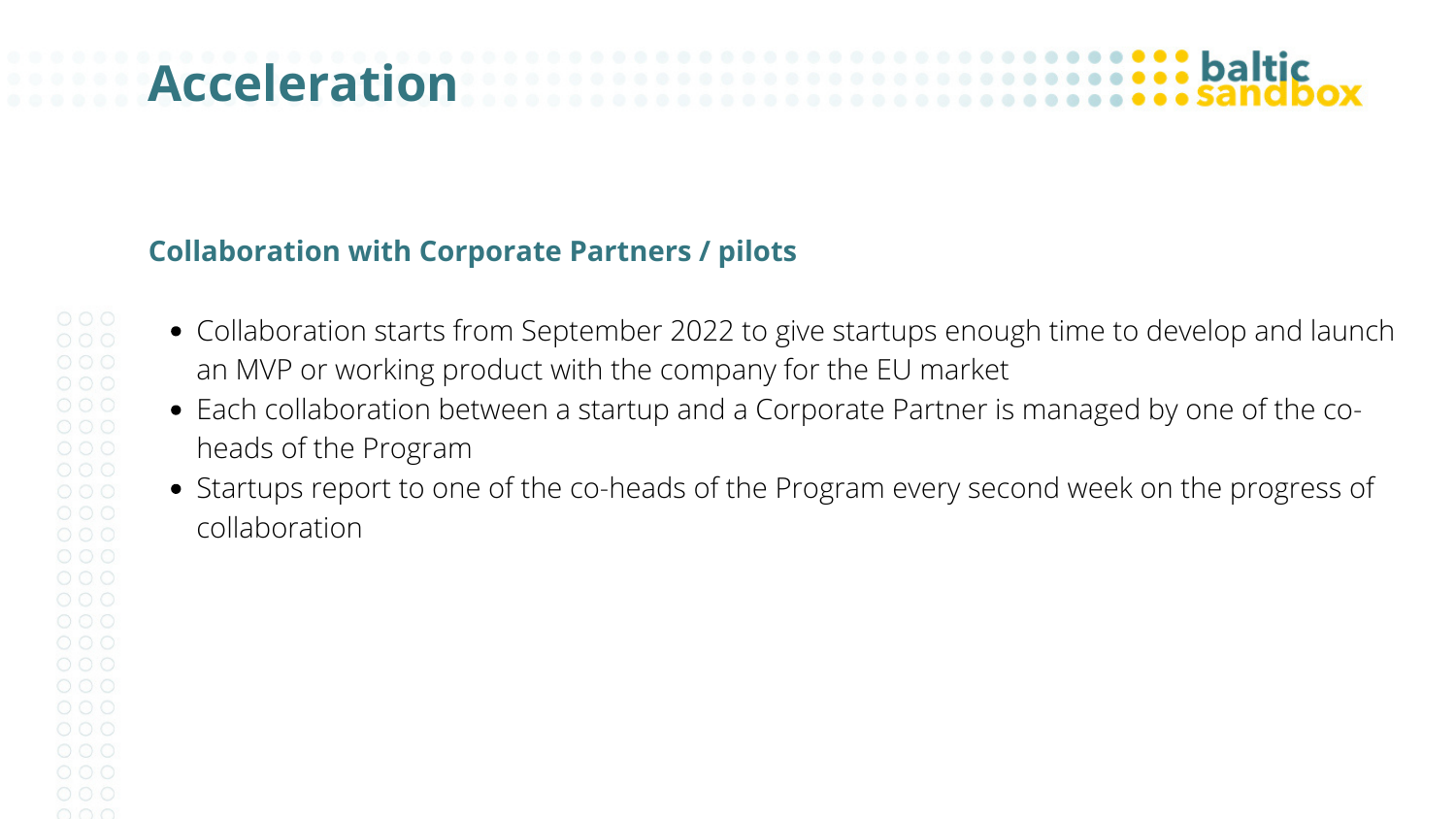## **Acceleration extras**

#### **Side events**

In addition to the acceleration program, we will organize several offline/online side-events with our tech and ecosystem partners:

- Pitching-events with business angels
- ShowCase event for Corporate Partners
- Partners' pitch competitions

- Legal consulting (3 hours per startup, on demand)
- Accounting consulting (2 hours per startup, on demand)
- Startup offers from software & cloud services partners: Amazon, Microsoft, Google, Digital Ocean, etc.
- Perks from corporate partners: FreshWorks, Whereby, etc.



#### **Additional services and perks for startups**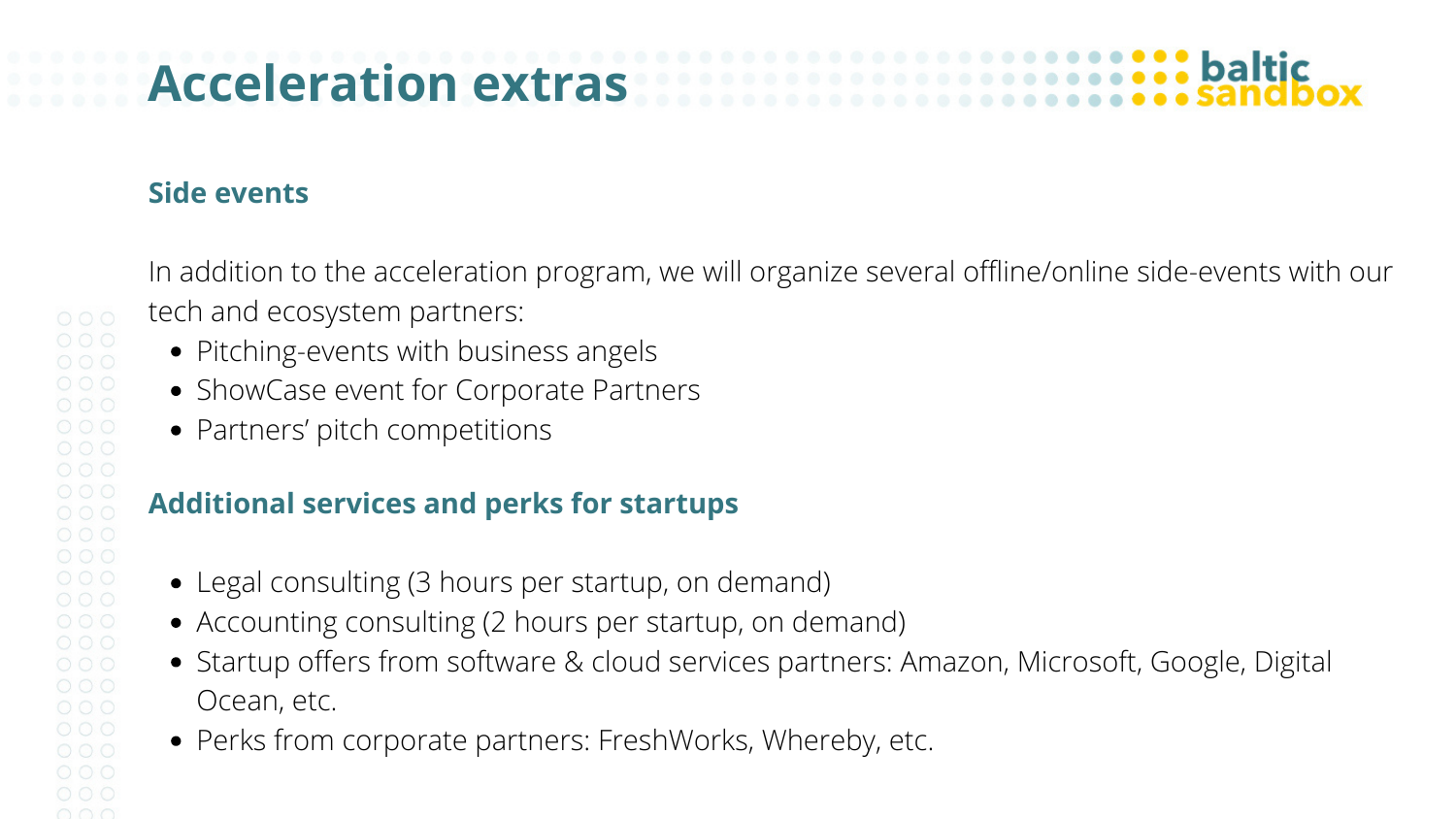## **Links**

#### **Baltic Sandbox Accelerator**

 $000$  $000$  $000$  $000$  $000$  $\circ \circ \circ$ n n n

https://balticsandbox.eu

https://twitter.com/BalticSandbox | https://twitter.com/BSBUkraine https://www.facebook.com/baltic.sandbox | https://www.facebook.com/balticsandboxukraine https://www.linkedin.com/company/baltic-sandbox-fund https://www.linkedin.com/company/baltic-sandbox-ukraine Core team: https://balticsandbox.eu/startup-accelerator-about-balticsandbox.html Mentors: https://balticsandbox.eu/balticsandbox-accelerator-experts.html About the program: https://balticsandbox.eu/women-in-tech-ukraine.html